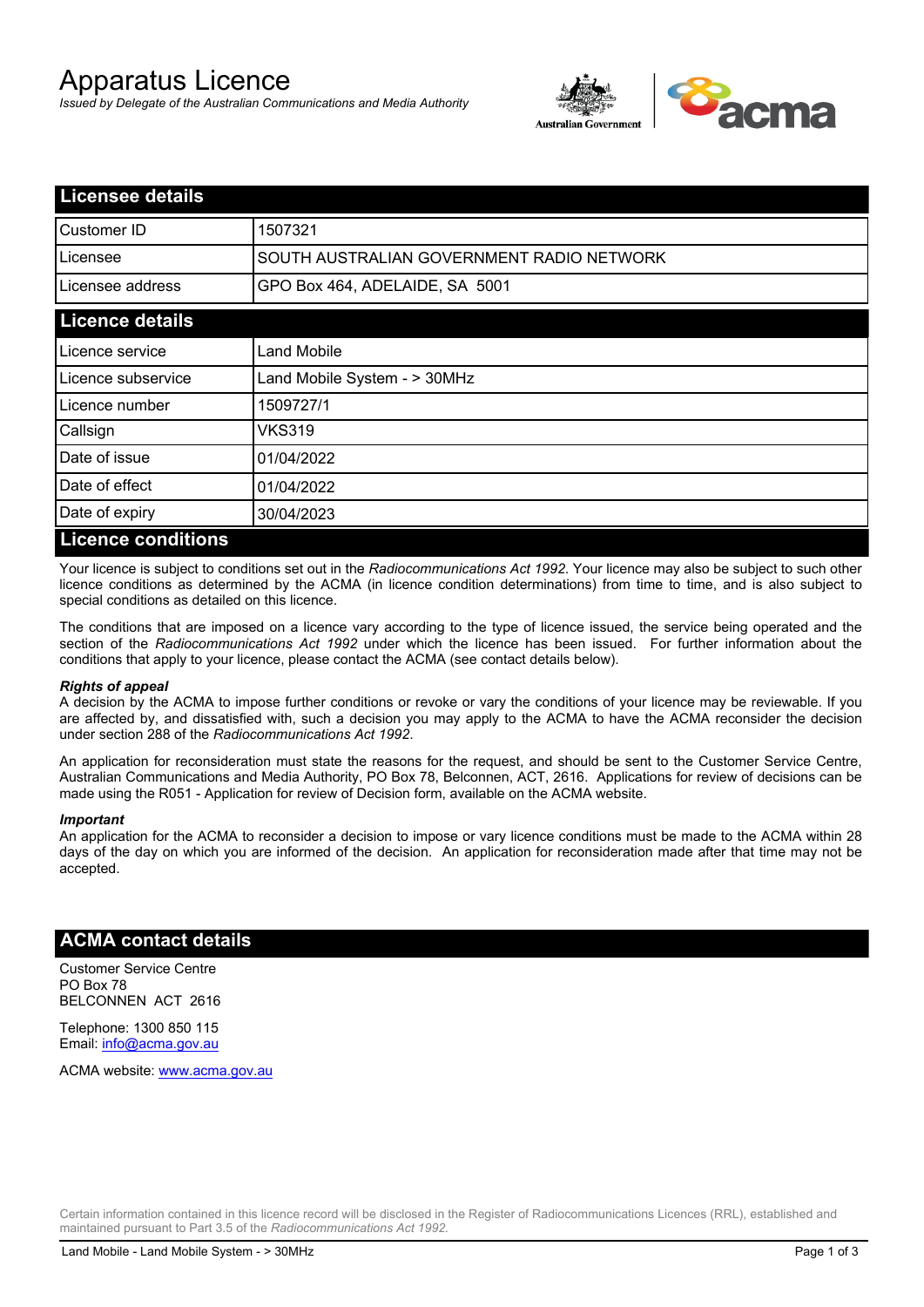## **Advisory Notes applying to licence no.: 1509727/1**

Conditions applicable to the operation of Land Mobile System station(s) authorised under this licence can be found in the Radiocommunications Licence Conditions (Apparatus Licence) Determination and the Radiocommunications Licence Conditions (Land Mobile Licence) Determination. Copies of these determinations are available from the ACMA and from the ACMA home page (www.acma.gov.au).